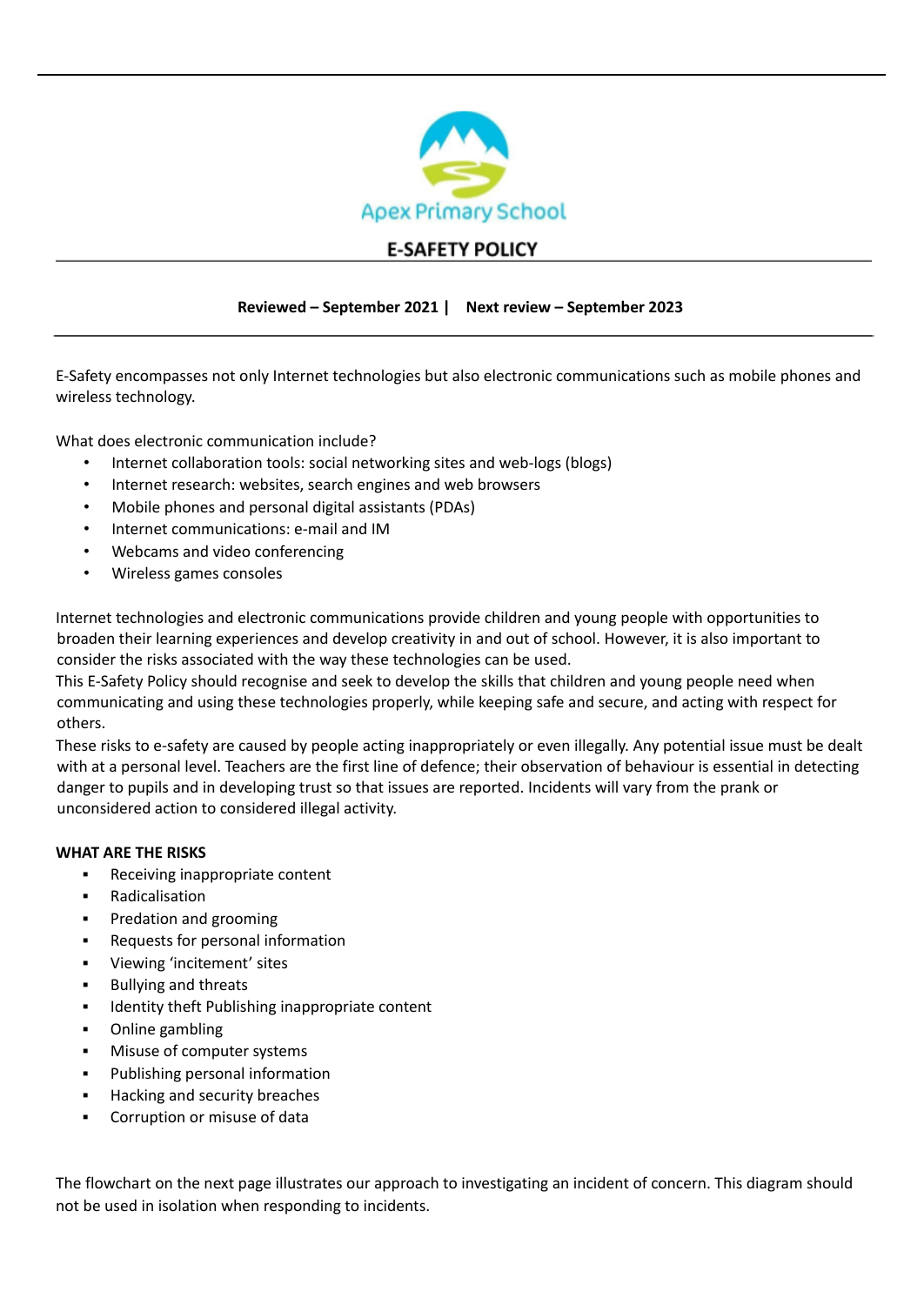

As e-Safety is a relatively new concept and covers a wider scope than Internet use, a summary of a school's e-safety responsibilities is outlined below. This list will assist in developing a co-ordinated and effective approach to managing e-safety issues.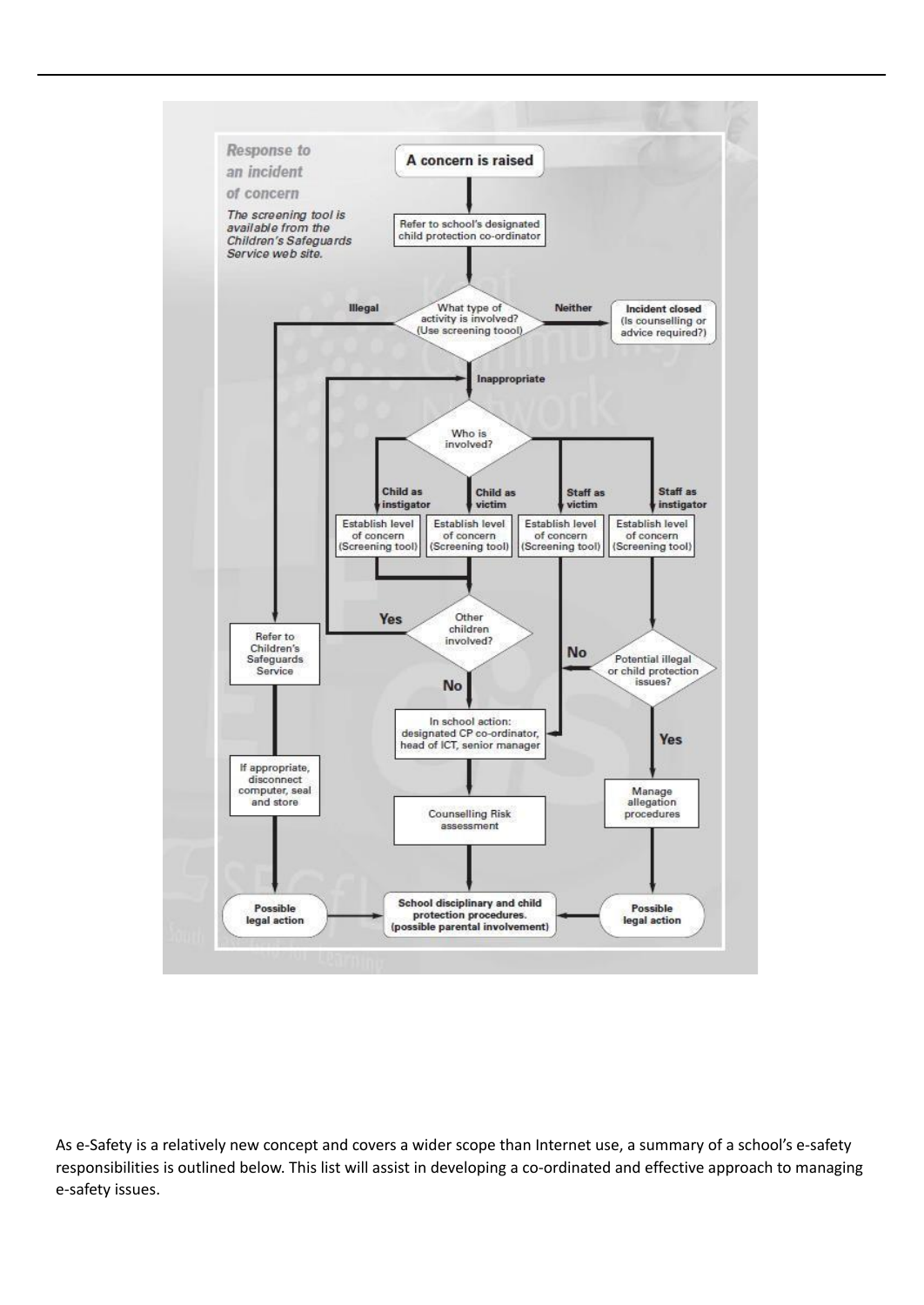- The school IT Manager is **Nirene Malik** who will oversee and manage the school IT system including security.
- The E-safety officer **Meherun Hamid**
- The E-Safety Coordinator may work alongside the Designated Child Protection /Safeguarding officer as the roles overlap. The e-safety Coordinator will seek advice from the LA e-Safety Officer, and where necessary, the Police.
- The E-Safety Coordinator should maintain the E-Safety Policy, manage e-safety training and keep abreast of local and national e-safety awareness campaigns.
- The school will review the policy regularly and revise the policy annually to ensure that it is current and considers any emerging technologies.
- The school will update its filtering systems regularly to ensure that inappropriate websites are blocked.
- To ensure that pupils and staff are adhering to the policy, any incidents of possible misuse will need to be investigated.
- The school will include e-Safety in the curriculum and ensure that every pupil has been educated about safe and responsible use. Pupils need to know how to control and minimise online risks and how to report a problem.
- All staff must read, understand and implement the Policy.
- The E-Safety Policy will be made available to all staff, governors, parents and visitors through the learning platform and website.

# Implementation and Compliance

No policy can protect pupils without effective implementation. It is essential that staff remain vigilant in planning and supervising appropriate, educational ICT experiences

### **Teaching and learning**

Why is Internet use important?

Developing effective practice in Internet use for teaching and learning is essential.

The purpose of Internet use in school is to raise educational standards, to promote pupil achievement, to support the professional work of staff and to enhance the school's management functions.

Internet use is part of the statutory curriculum and a necessary tool for learning.

The Internet is an essential element in 21st century life for education, business and social interaction. The school has a duty to provide pupils with quality Internet access as part of their learning experience.

Pupils use the Internet widely outside school and will need to learn how to evaluate Internet information and to take care of their own safety and security.

The school Internet access will be designed expressly for pupil use and will include filtering appropriate to the age of pupils.

Pupils will be taught what Internet use is acceptable and what is not and given clear objectives for Internet use.

- Internet access will be planned to enrich and extend learning activities. Access levels will be reviewed to reflect the curriculum requirements and age of pupils.
- Staff should guide pupils in on-line activities that will support the learning outcomes planned for the pupils' age and maturity.
- Pupils will be educated in the effective use of the Internet in research, including the skills of knowledge location, retrieval and evaluation.

### Evaluating Internet Content

In a perfect world, inappropriate material would not be visible to pupils using the Internet, but this is not easy to achieve and cannot be guaranteed. It is a sad fact that pupils may occasionally be confronted with inappropriate material, despite all attempts at filtering. Pupils should be taught what to do if they experience material that they find distasteful, uncomfortable or threatening. For example: to close the page and report the incident immediately to the teacher.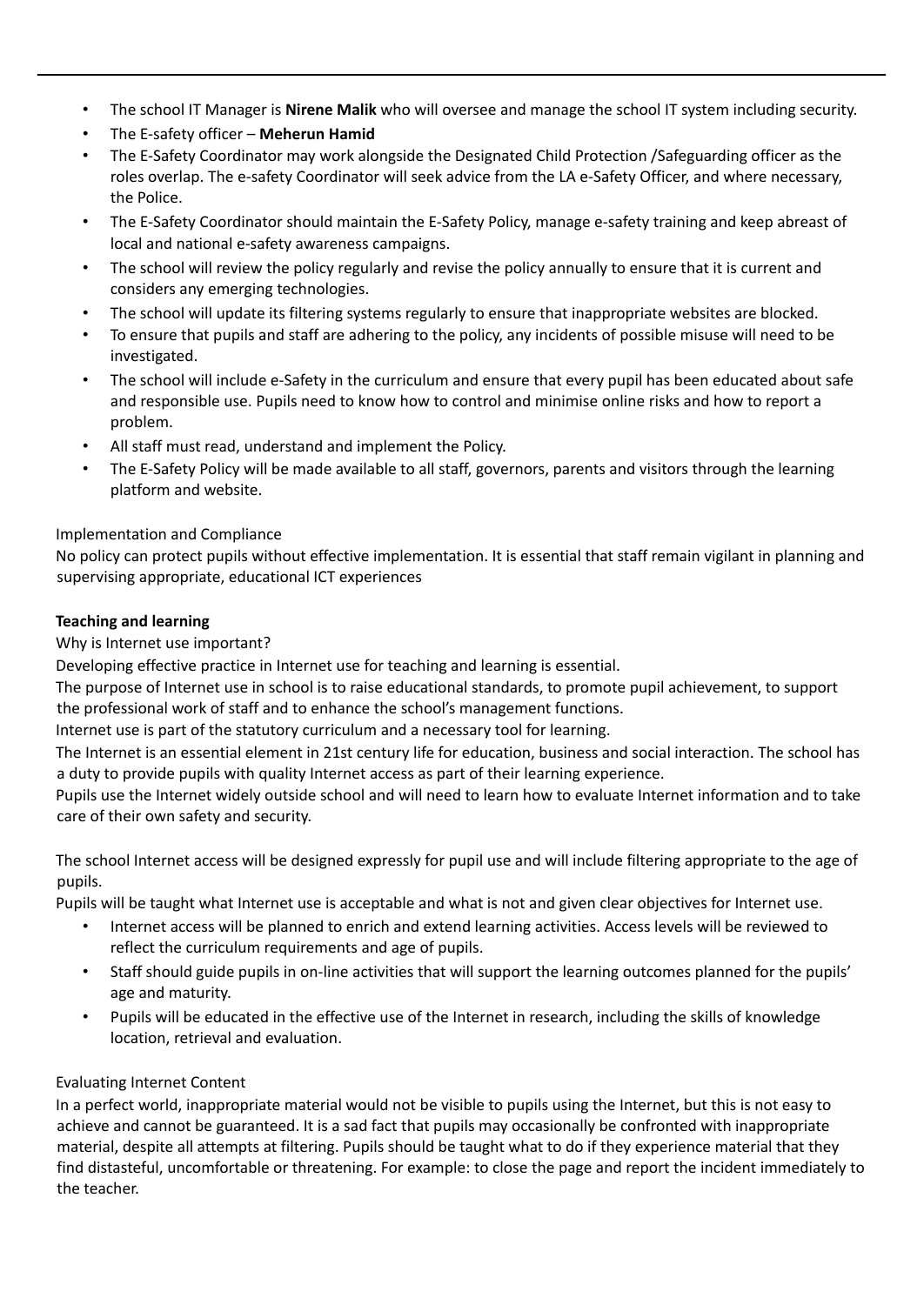The school will ensure that the copying and subsequent use of Internet derived materials by staff and pupils complies with copyright law.

Local Area Network Security

- Users must act reasonably
- Users must take responsibility for their network use. For all staff, flouting electronic use policy is regarded as a matter for dismissal.
- Workstations should be secured against user mistakes and deliberate actions, e.g. deleting files and folders.
- Servers will be located securely and physical access restricted.
- The server operating system will be secured and kept up to date.
- Virus protection for the whole network will be installed and current.
- Access by wireless devices must be pro-actively managed.

### Wide Area Network (WAN) security

Firewalls and switches are configured to prevent unauthorised access.

- The security of the school information systems will be reviewed regularly.
- Virus protection will be updated regularly.
- Personal data sent over the Internet should be encrypted or otherwise secured.
- Portable media may not be used without specific permission followed by a virus check.
- Unapproved system utilities and executable files will not be allowed in pupils' work areas or attached to email.
- Files held on the school's network will be regularly checked.
- The ICT co-ordinator / network manager will review system capacity regularly.

### Emails

- Pupils may only use approved e-mail accounts.
- Pupils must immediately tell a teacher if they receive an offensive e-mail.
- Pupils must not reveal personal details of themselves or others in e-mail communication, or arrange to meet anyone without specific permission.
- Whole-class or group e-mail addresses should be used in primary schools.

### School Website

- The contact details on the website should be the school address, e-mail and telephone number. Staff or pupils' personal information must not be published.
- E-mail addresses should be published carefully, to avoid spam harvesting.
- The head teacher will take overall editorial responsibility and ensure that the content is accurate and appropriate.
- The website should comply with the school's guidelines for publications including respect for intellectual property rights and copyright.

### Use of Images

- Images that include pupils will be selected carefully and will not enable individual pupils to be clearly identified.
- Pupils' full names will not be used anywhere on the website, particularly in association with photographs. Written permission from parents or carers will be obtained before images of pupils are electronically published.

### Social Networking

The schools will block/filter access to social networking sites.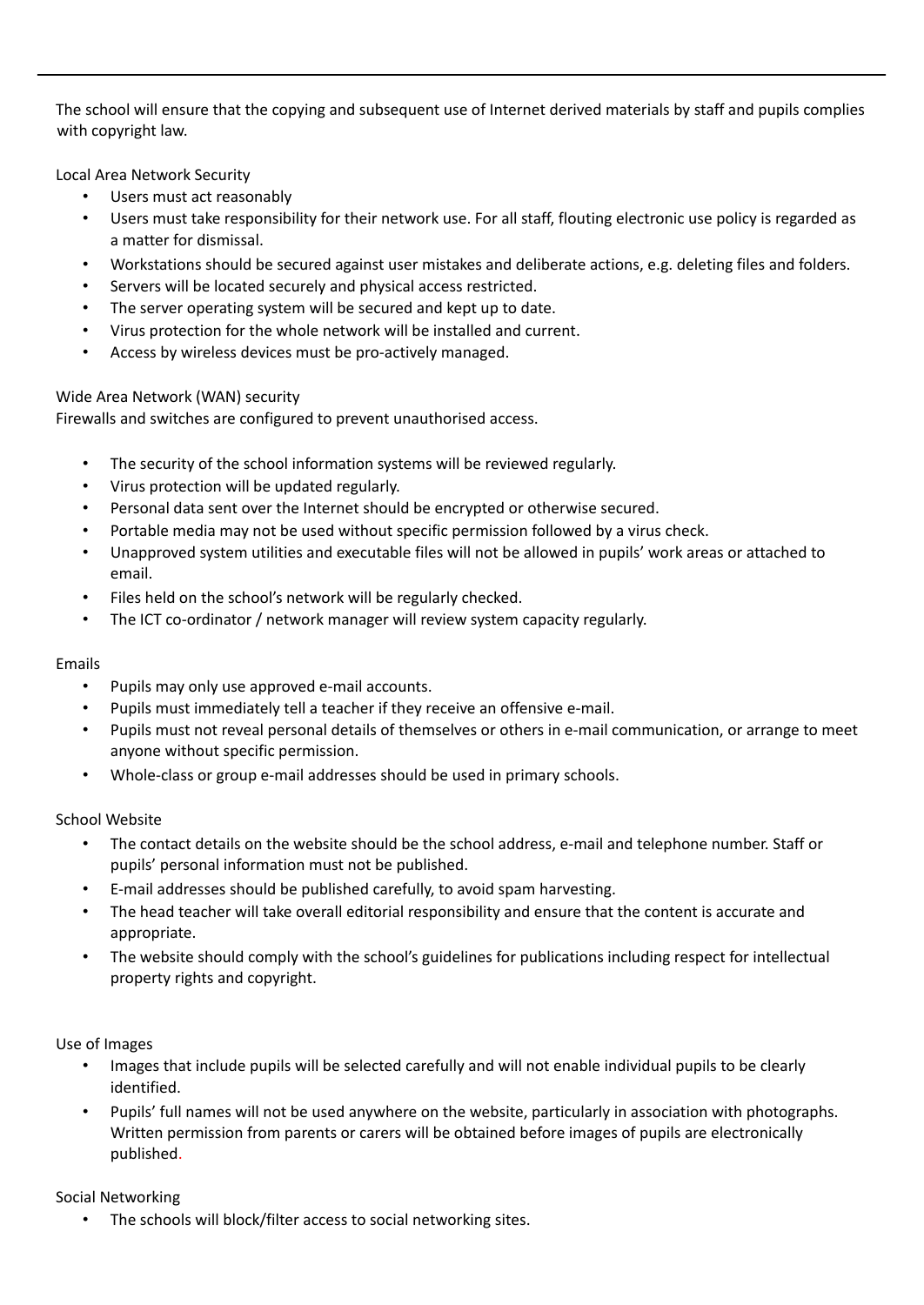- Newsgroups will be blocked unless a specific use is approved.
- Pupils will be advised never to give out personal details of any kind which may identify them and / or their location. Examples would include real name, address, mobile or landline phone numbers, school attended, IM and e-mail addresses, full names of friends, specific interests and clubs etc.
- Pupils should be advised not to place personal photos on any social network space.
- They should consider how public the information is and consider using private areas.
- Advice should be given regarding background detail in a photograph which could identify the student or his/her location e.g. house number, street name or school.
- Teachers should be advised not to run social network spaces for student use on a personal basis.

# **Social networking between staff and pupils in and out of school**

In relation to social media (like Facebook, Twitter, snapchat, Myspace, Instagram, Google+ and Flickr), staff must not:

- Exchange accounts with pupils
- Add pupils to their account as "friends" or encourage them to do so
- Enter chat rooms with pupils
- Correspond with pupils using personal email Addresses e.g. Gmail, Hotmail and Yahoo
- Exchange personal mobile phone numbers with pupils
- Take photographs or videos of pupils without parent/guardian consent
- Take photographs or videos of pupils for non-school purposes
- Send or exchange images or videos of school staff, pupils or any aspect of school operations without authorisation or approval
- Download and store inappropriate images or other inappropriate material on teachers laptop/computers (if applicable) outside school hours and off school sites.

One of the aims of the above is to prevent undue or inappropriate communication between pupils and staff. Anything that may lead to this, and not mentioned above, is also prohibited.

Failure to comply will result in the breach of Safeguarding Policy and will be dealt with accordingly.

### Filtering

- SLT will check the school filtering software (Impero) every two weeks to monitor for any breach in the use of internet throughout the school. Any issues that arise will be investigated and actioned accordingly.
- The school will work with the Internet Service Provider to ensure that systems to protect pupils are reviewed and improved.
- If staff or pupils discover unsuitable sites, the URL must be reported to the e-safety Coordinator.
- This task requires both educational and technical experience.
- Senior staff will ensure that regular checks are made to ensure that the filtering methods selected are appropriate, effective and reasonable.

Emerging Technologies

- Emerging technologies will be examined for educational benefit and a risk assessment will be carried out before use in school is allowed.
- Mobile phones will not be used during lessons or formal school time. The sending of abusive or inappropriate text messages is forbidden.

### **Personal Data**

Personal data will be recorded, processed, transferred and made available according to the Data Protection Act 2018.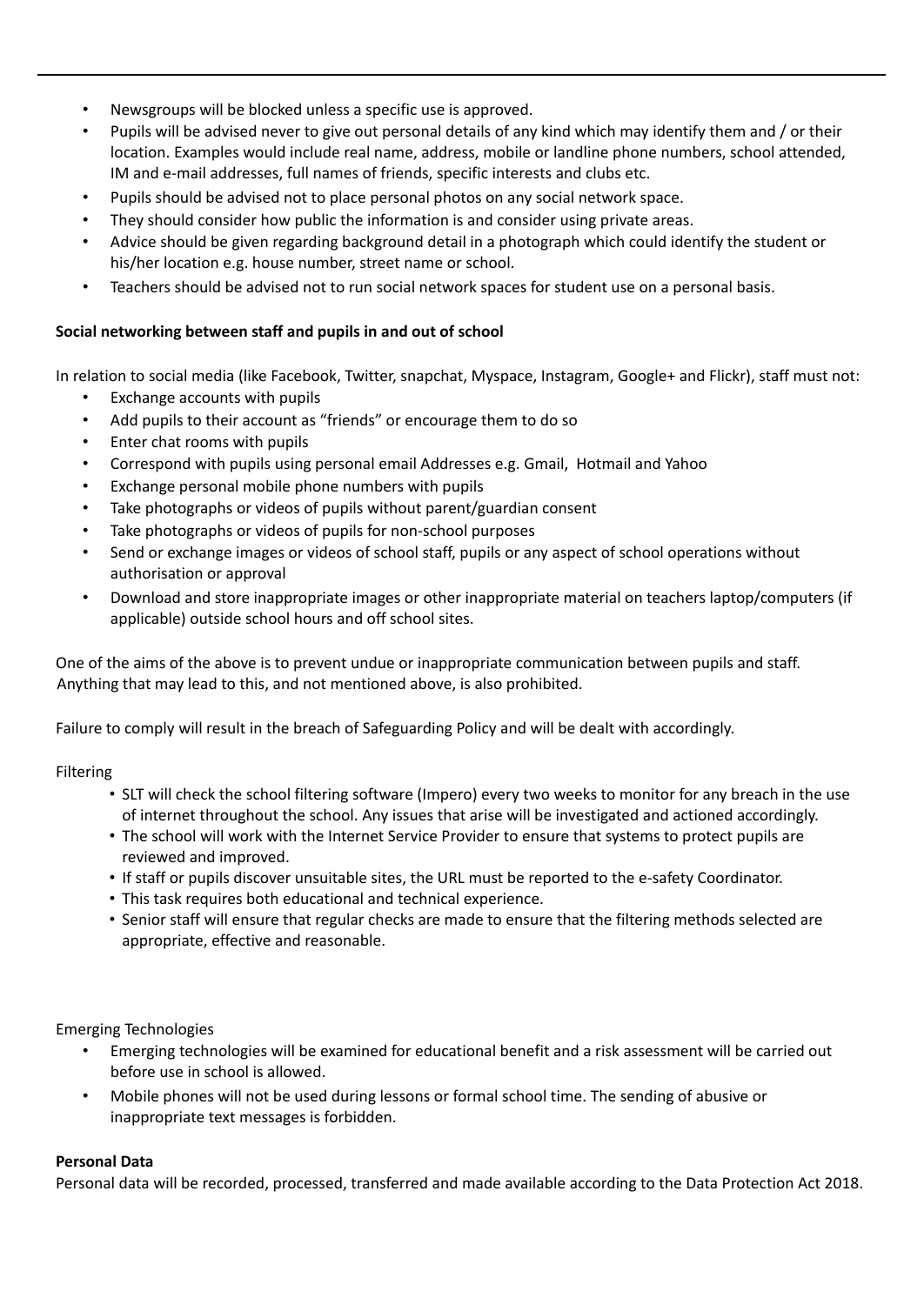Internet Access

- The school will maintain a current record of all staff and pupils who are granted access to the school's electronic communications.
- All pupils access to the Internet will be by adult demonstration with occasional directly supervised access to specific, approved on-line materials.
- Parents will be asked to sign and return a consent form for pupil access.

Internet Risks

- The school will take all reasonable precautions to ensure that users access only appropriate material. However, due to the global and connected nature of Internet content, it is not possible to guarantee that access to unsuitable material will never occur via a school computer. The school cannot accept liability for the material accessed, or any consequences resulting from Internet use.
- The school will audit ICT use to establish if the e-safety policy is adequate and that the implementation of the e-safety policy is appropriate.
- The use of computer systems without permission or for inappropriate purposes could constitute a criminal offence under the Computer Misuse Act 1990.
- Methods to identify, assess and minimise risks will be reviewed regularly.

#### **Use of Personal Mobile Phones for Staff**

The school recognises that personal mobile phones have the potential to be used inappropriately. Mobile phones should never be used to take photographs or videos of children. Personal mobile phones should not generally be needed or used by staff, except as set out in the guidelines below.

- Mobile phones should not be used in the presence of the children.
- Mobile phones should not be used during lesson times either to make or receive calls.
- Staff should never give their mobile phone number to any pupils. This also includes past pupils under the age of 18 years

E Safety Complaints

- Complaints of Internet misuse will be dealt with by a senior member of staff.
- Any complaint about staff misuse must be referred to the head teacher, unless it is the head teacher where complaints will be sent to the Chair of Trustees.
- Pupils and parents will be informed of the complaints procedure via the Concerns and Complaints Policy
- Parents and pupils will need to work in partnership with staff to resolve issues.

#### Awareness of the policy

- Safety rules will be posted around the school.
- Pupils will be informed that network and Internet use will be monitored.
- Safety training will take place regularly to raise the awareness and importance of safe and responsible internet use.
- Instruction in responsible and safe use should precede Internet access.
- An e-safety module will be included as part of the Computing curriculum.
- All staff will have access to the School E-Safety Policy and its application and importance explained.
- Staff should be aware that Internet traffic can be monitored and traced to the individual user.
- Discretion and professional conduct is essential.
- Staff that manage filtering systems or monitor ICT use will be supervised by senior management and have clear procedures for reporting issues.
- Parents' attention will be drawn to the school's E-Safety Policy on the school website.